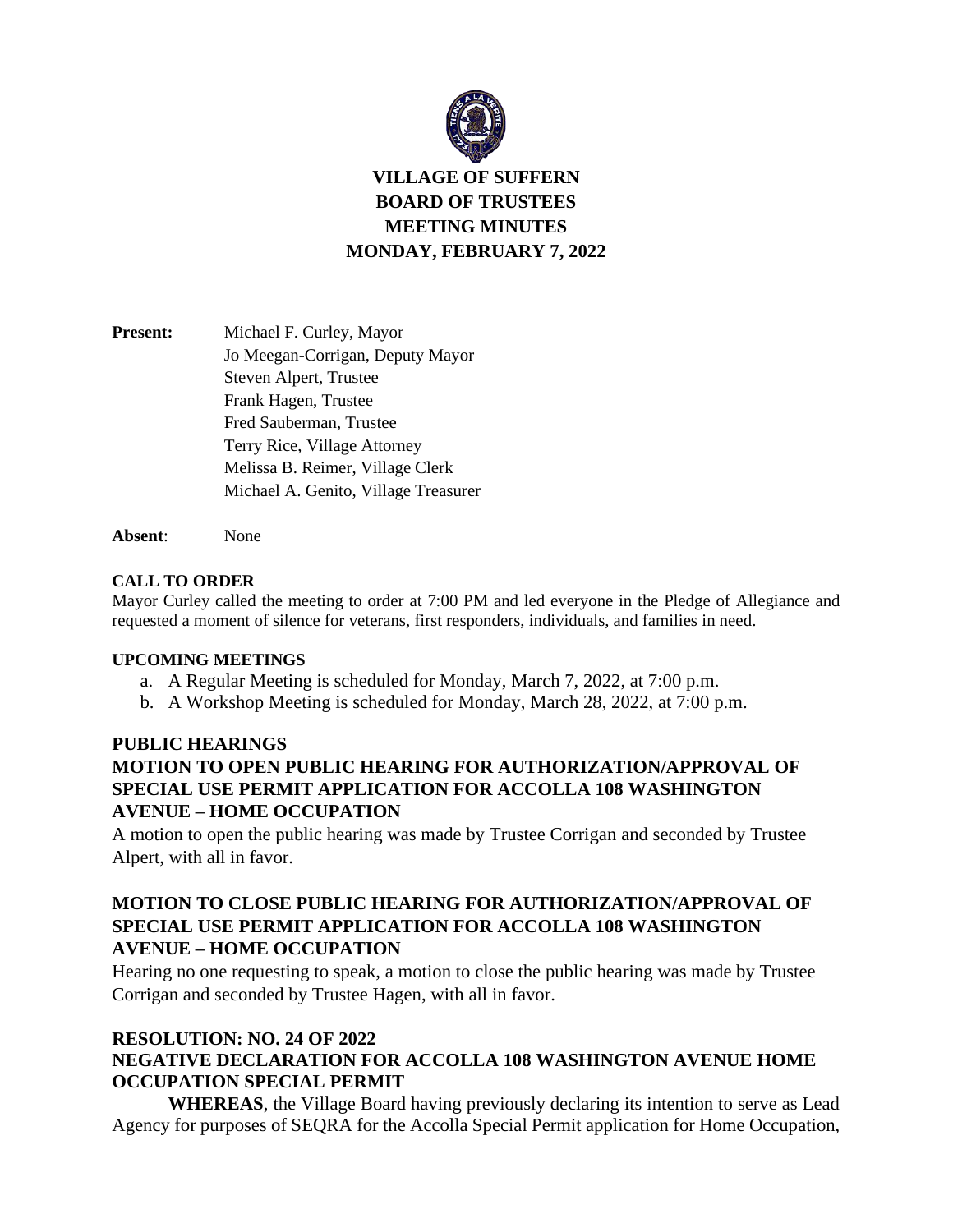for the premises located at 108 Washington Avenue, Suffern, New York (Tax Lot 54.52/1/11) and no other entity expressing a desire to serve as Lead Agency, and

**WHEREAS**, the Village Clerk has distributed a copy of the Special Permit application to the Rockland County Department of Planning for review pursuant to General Municipal Law §239-m and the Village of Suffern Planning Board,

**NOW, THEREFORE, BE IT RESOLVED**, that the Village Board hereby declares itself to be Lead Agency for the purpose of environmental review under the State Environmental Quality Review Act (SEQRA), and determines that the matter is an Unlisted action under SEQRA, and determines that the issuance of a Special Permit for home occupation pursuant to Village Code §266-33(I) will not have a significant environmental impact pursuant to SEQRA, and hereby issues a Negative Declaration pursuant to SEQRA, thus requiring no further environmental review.

A motion to approve the foregoing resolution was made by Trustee Corrigan, seconded by Trustee Sauberman, with all in favor.

Adopted: February 7, 2022

# **RESOLUTION: NO. 25 OF 2022 ACCOLLA HOME OCCUPATION SPECIAL PERMIT**

**WHEREAS**, Sylvana Accolla, owner of the property located at 108 Washington Avenue, Suffern, New York (Tax Lot 54.52/1/11) has applied for a Special Permit from the Village Board for Home Occupation, which is authorized pursuant to §266-33(I) of the Suffern Village Code, and

**WHEREAS**, the applicant has appeared before the Village Board, and the Village of Suffern Planning Board confirmed that the Special Permit that is being requested is accessory to the permitted use as a residential use in a 2R-5 zone as a home occupation to be conducted within the dwelling unit, and

**WHEREAS**, the applicant has indicated that the area to be used for home occupation consists of a reception room that is 10' wide and 12.5' long, the office measuring 10.4' wide and 12.5' long with a separate entrance, and the parking area is 20' wide and 125' in length, and

**WHEREAS**, the matter was referred to the Village Planning Board, which waived the necessity for site plan review and made recommendations and comments that are incorporated by reference herein, and

**WHEREAS**, the Village Board having declared itself Lead Agency under the State Environmental Quality Review Act (SEQRA), and having determined the matter to be an unlisted action, and issue a Negative Declaration, and

**WHEREAS**, the Village Board has received and reviewed the comments of the Rockland County Department of Planning dated December 1, 2021 which recommend certain modifications, and the Village Board having determined to and hereby does vote to override conditions 1, 2, and 4 as being unnecessary for approval, because, among other reasons, the property has been authorized for use as a home occupation in the past, the applicant has provided sufficient detailed description and photographs such that a formal site plan review is unnecessary, the application shall be appropriately amended to correct a ministerial error and reflect the 2R5 zone and the applicant will be required to adhere to the requirements of §266-33(I) of the Village Code,

**NOW THEREFORE BE IT RESOLVED** that the Village Board hereby finds that the applicant has provided sufficient information for the Village Board to grant a Special Use Permit for Home Occupation for the premises located at 108 Washington Avenue, Suffern, New York, (Tax Lot 54.52/1/11) provided said Home Occupation must adhere to the requirements of §266- 33(I) of the Village Code, and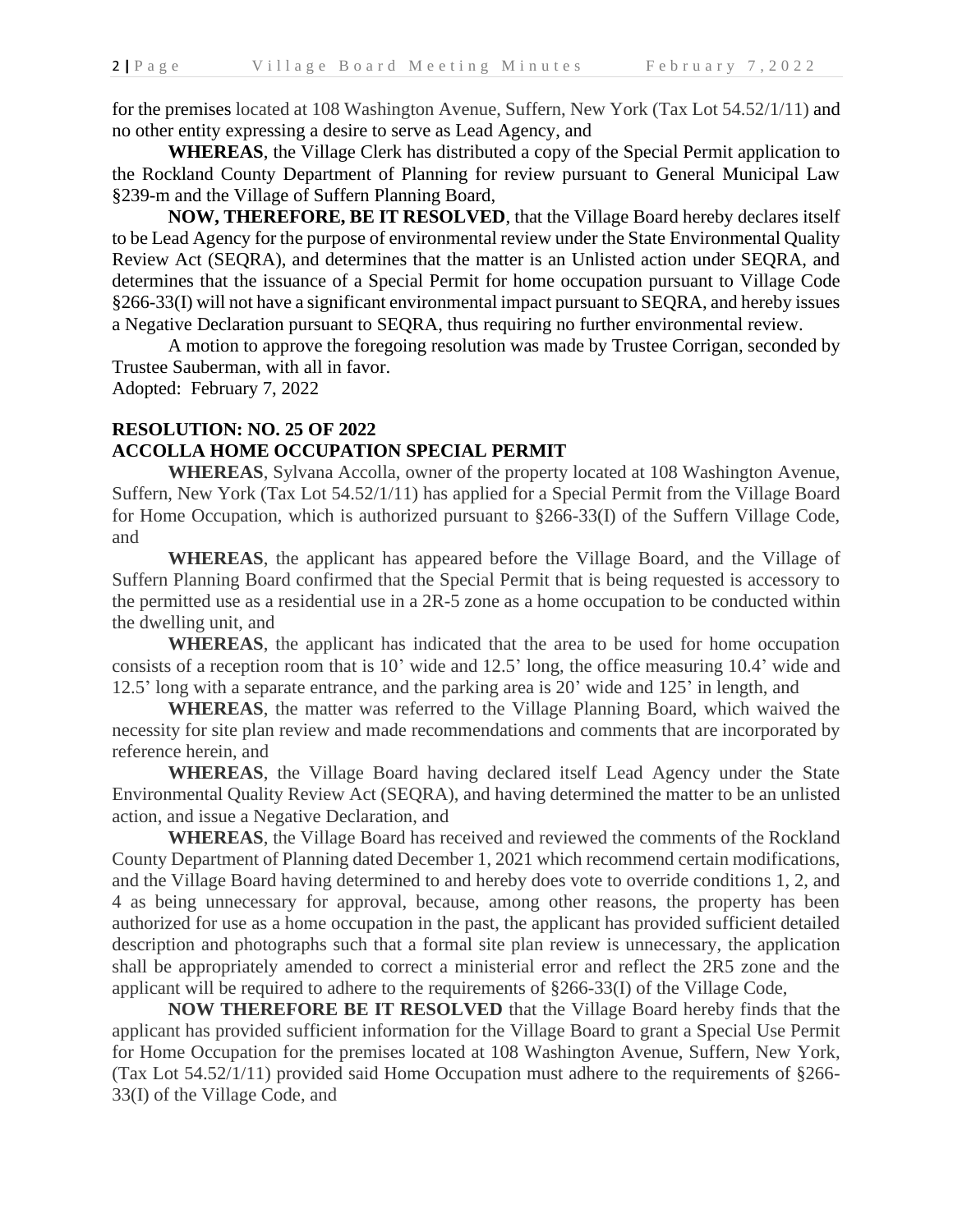**BE IT FURTHER RESOLVED** that this Special Permit shall be authorized for a period of two years, at which time the applicant may return to renew the Special Permit, which shall consider the extent to which the applicant adhered to the requirements of the Special Permit and whether the requirements of the Home Occupation have been adhered to.

A motion to approve the foregoing resolution was made by Trustee Alpert, seconded by Trustee Sauberman, with all in favor.

Adopted: February 7, 2022

## **MOTION TO ADJOURN PUBLIC HEARING FOR ZONE CHANGE APPLICATION OF EXTEL COMMUNICATIONS UNTIL MARCH 7, 2022.**

A motion to adjourn the public hearing to March 7, 2022, was made by Trustee Hagen and seconded by Trustee Sauberman, with all in favor.

# **RESOLUTION NO. 26 OF 2022**

### **DECLARING POLICE CAMERA EQUIPMENT AS SURPLUS**

**WHEREAS**, the Chief of Police has advised that certain Police Department in-car video recording equipment, consisting of seven digital video recorders, nine monitors, eight cameras, seven microphones and eleven microphone docking stations (the "Equipment"), is obsolete.

**NOW, THEREFORE BE IT RESOLVED**, that the Village Board hereby declares the Equipment to be surplus and authorizes the Village Treasurer to sell or dispose of the Equipment as he deems in the best interests of the Village.

A motion to approve the foregoing resolution was made by Trustee Sauberman, seconded by Trustee Corrigan, with all in favor. Adopted: February 7, 2022

#### **RESOLUTION NO. 27 OF 2022**

### **AUTHORIZING PAYMENT OF APPLICATION NO. 5 TO PITINGARO & DOETSCH CONSULTING ENGINEERS FOR THE BACKUP POWER FOR CRITICAL FACILITIES PROJECT**

**NOW, THEREFORE, BE IT RESOLVED** by the Board of Trustees of the Village of Suffern that payment of Application No. 4 to Pitingaro & Doetsch Consulting Engineers, P.C. in the amount of \$4,280.00 for the Backup Power for Critical Facilities Project (Project 2021-006 GOSR NYCR-0256 Backup Power) is hereby authorized.

A motion to approve the foregoing resolution was made by Trustee Alpert and seconded by Trustee Sauberman, with all in favor. Adopted: February 7, 2022

#### **RESOLUTION NO. 28 OF 2022**

# **A RESOLUTION AUTHORIZING PAYMENT OF APPLICATION NO. 5 TO PITINGARO & DOETSCH CONSULTING ENGINEERS FOR THE HARDENING OF WATER TREATMENT PLANT PROJECT**

**NOW, THEREFORE, BE IT RESOLVED** by the Board of Trustees of the Village of Suffern that payment of Application No. 5 to Pitingaro & Doetsch Consulting Engineers, P.C. in the amount of \$1,290.00 for the Hardening of Water Treatment Plant Project is hereby authorized.

A motion to approve the foregoing resolution was made by Trustee Sauberman and seconded by Trustee Hagen, with all in favor. Adopted: February 7, 2022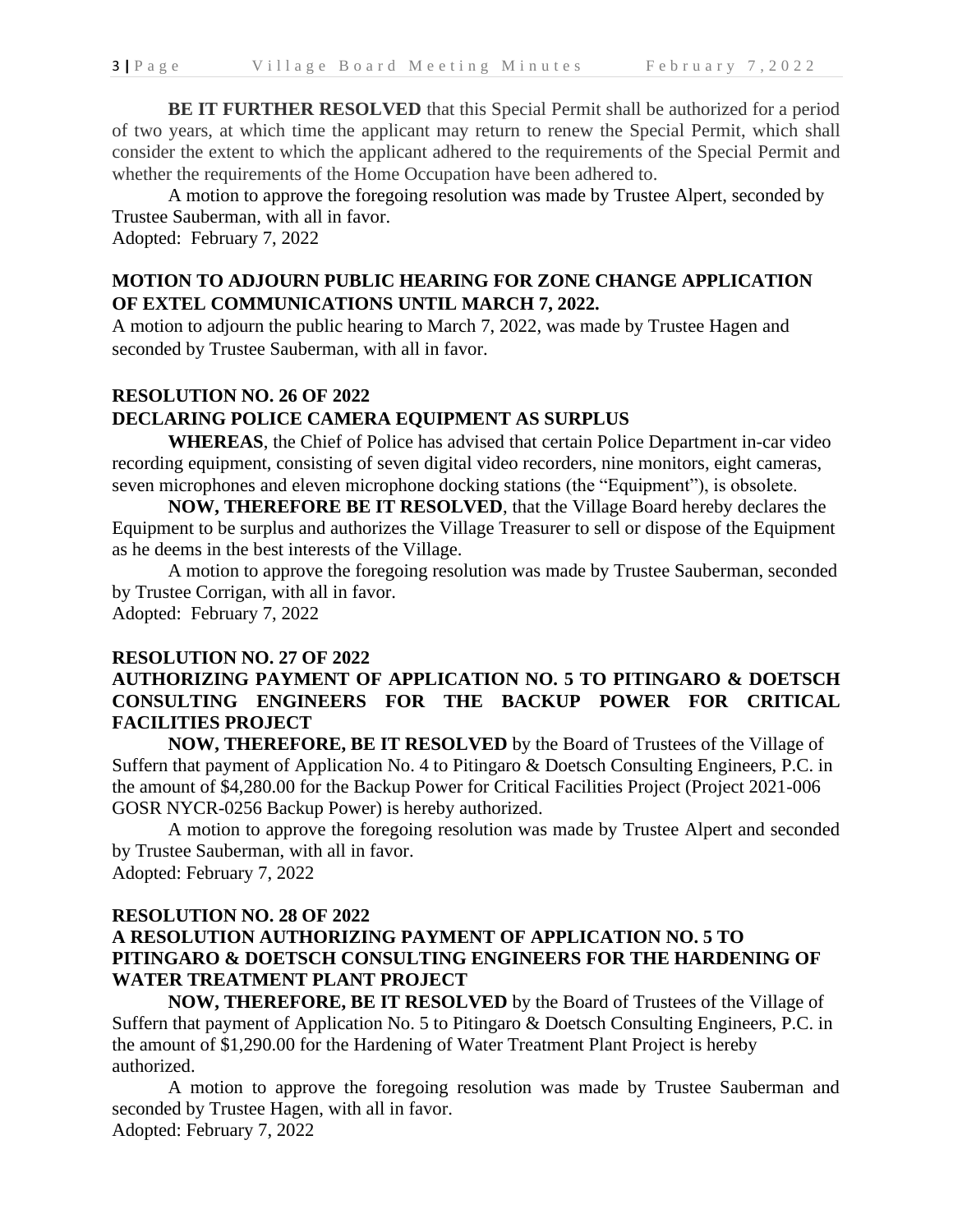### **RESOLUTION NO. 29 OF 2022**

# **A RESOLUTION CONFIRMING MAYOR CURLEY'S APPOINTMENT OF ANIELLO VACCHIANO TO A GRADE 12 MEO II POSITION**

**NOW, THEREFORE, BE IT RESOLVED** that Mayor Curley hereby appoints Aniello Vacchiano to a Grade 12 MEO II Position with a salary of \$30.78 per hour, said appointment is hereby confirmed by the Board of Trustees of the Village of Suffern.

A motion to approve the foregoing resolution was made by Trustee Corrigan and seconded by Trustee Hagen, with all in favor.

Adopted: February 7, 2022

# **RESOLUTION NO. 30 OF 2022 A RESOLUTION CONFIRMING MAYOR CURLEY'S APPOINTMENT OF MICHAEL STEWART TO A GRADE 10 MEO I POSITION**

**NOW, THEREFORE, BE IT RESOLVED** that Mayor Curley hereby appoints Michael Stewart to a Grade 10 MEO I Position with a salary of \$22.93 per hour and said appointment is hereby confirmed by the Board of Trustees of the Village of Suffern; and

A motion to approve the foregoing resolution was made by Trustee Alpert and seconded by Trustee Hagen, with all in favor.

Adopted: February 7, 2022

### **RESOLUTION NO. 31 OF 2022**

#### **AMEND 2021-2022 WATER FUND BUDGET FOR PUMP REPLACEMENT**

**WHEREAS**, the Superintendent of Public Works has advised that the turbine pump for Well No. 1 requires immediate replacement at the estimated cost of \$40,400; and

**WHEREAS**, there are insufficient funds in the 2021-2022 Water Fund Transmission and Distribution Contractual Expenditures budget to finance the aforesaid estimated replacement cost; and

**WHEREAS**, there is \$200,000 of available funds in the 2021-2022 Water Fund Contingent Account.

**NOW THEREFORE BE IT RESOLVED** that the Village of Suffern Board of Trustees hereby authorizes the transfer of \$40,400 from the 2021-2022 Water Fund Contingent Account to 2021-2022 Water Fund Transmission & Distribution Contractual Expenditures.

A motion to approve the foregoing resolution was made by Trustee Corrigan and seconded by Trustee Sauberman, with all in favor. Adopted: February 7, 2022

### **RESOLUTION NO. 32 OF 2022**

### **A RESOLUTION AUTHORIZING THE MAYOR TO EXECUTE A CONTRACT WITH WILLIAM STOTHOFF COMPANY FOR THE REPLACEMENT OF A TURBINE PUMP FOR WATER WELL NO. 1**

**WHEREAS**, the Village of Suffern owns and operates a community water system (CWS) that provides potable water to the residents of the Village and others; and

**WHEREAS**, the Superintendent of Public Works has advised that the turbine pump for Well No. 1 (the "Pump") requires immediate replacement on an emergency basis; and

**WHEREAS**, William Stothoff Company has submitted a proposal dated January 25, 2022 for the removal and replacement of the Pump in the amount of \$40,396 (the "Proposal").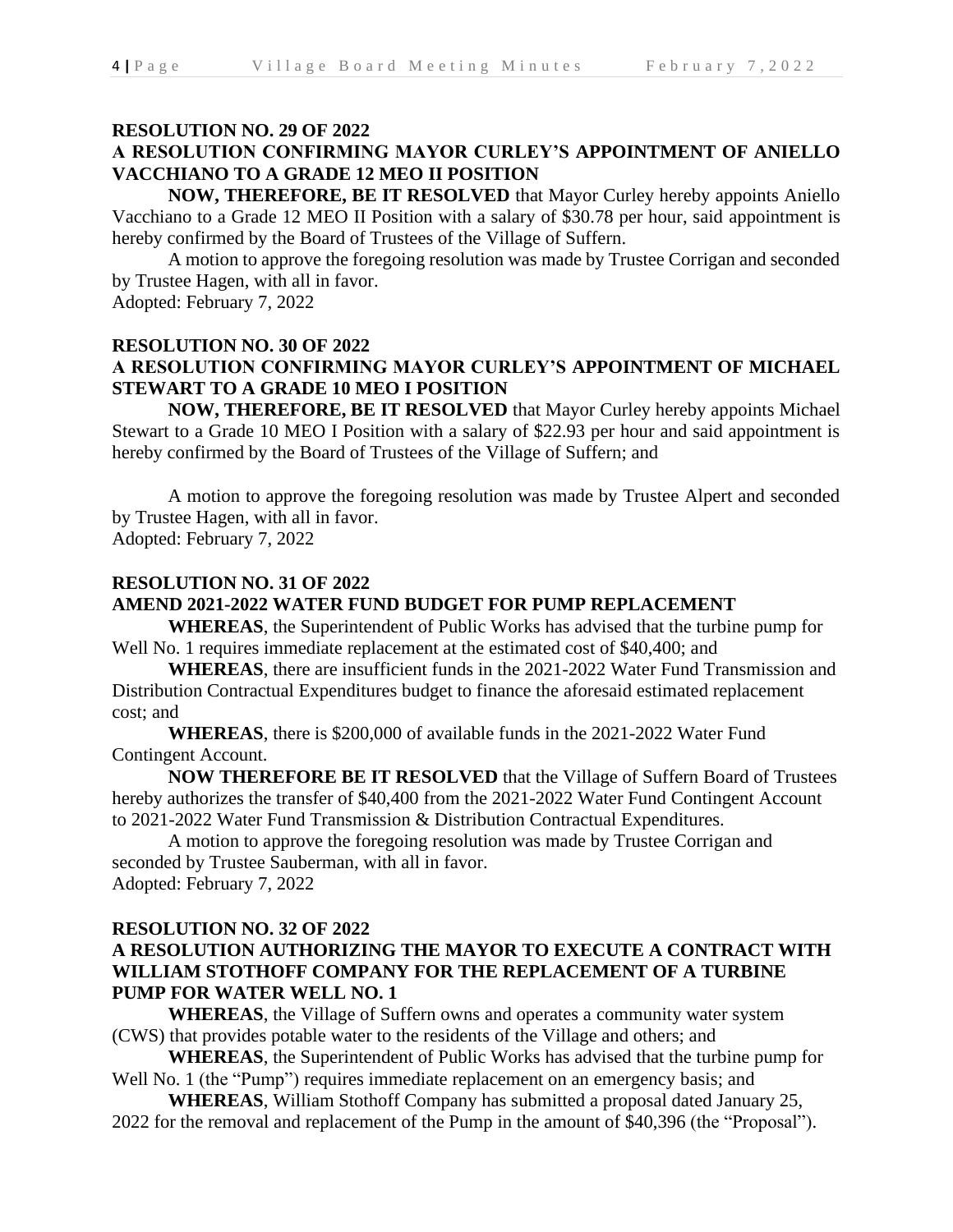**NOW, THEREFORE, BE IT RESOLVED** by the Board of Trustees of the Village of Suffern the foregoing work constitutes an emergency; and

**BE IT FURTHER RESOLVED**, that the Mayor is hereby authorized to execute a contract with William Stothoff Company for the removal and replacement of the Pump in the amount of \$40,396, in accordance with the Proposal, subject to approval as to form by the Village Attorney.

A motion to approve the foregoing resolution was made by Trustee Sauberman and seconded by Trustee Hagen, with all in favor. Adopted: February 7, 2022

# **RESOLUTION NO. 33 OF 2022 TRANSFER FUNDS FROM SEWER PROJECTS TO SEWER FUND**

**WHEREAS,** on March 3, 2021, purchase order 12337 was issued and remains outstanding in the amount of \$25,100 for wastewater treatment plant equipment (the "Purchase Order"), charging Project 2011-005 2011 Sewer Plant Improvements, Project 2015-009 2015 Sewer System Improvements, and Project 2016-006 2016 Sewer System Improvements (the "Projects"); and

**WHEREAS,** the Projects were financed by debt; and

**WHEREAS**, it would be more efficient and effective if the Purchase Order is canceled, the available funds transferred from the Capital Projects Fund to the Sewer Fund, and a new purchase order issued from the Sewer Fund.

**NOW THEREFORE BE IT RESOLVED** that the Village Treasurer is authorized to cancel the Purchase Order, transfer \$25,100 from the Capital Projects Fund to the Sewer Fund, issue a new purchase order from the Sewer Fund, and to make the necessary budget amendments; and

**BE IT FURTHER RESOLVED** that any funds remaining and unspent from the new purchase order following the payment of all related invoices will be transferred to the Debt Service Fund.

A motion to approve the foregoing resolution was made by Trustee Corrigan and seconded by Trustee Sauberman, with all in favor. Adopted: February 7, 2022

**RESOLUTION NO. 34 OF 2022 RESCIND RESOLUTION 291 OF 2021 TRANSFERRING FUNDS FROM CAPITAL PROJECT 2018-001 TO SEWER FUND**

**WHEREAS,** on December 6, 2021, the Village Board adopted Resolution 291 of 2021, authorizing the transfer of \$19,874.34 (the "Transfer") from Project 2018-001 2018 Sewer System Improvements (the "Project") to the Sewer Fund; and

**WHEREAS,** in the process of completing the certified audit of fiscal year ended May 31, 2021, it was determined that the authorization for the Transfer should be rescinded.

**NOW THEREFORE BE IT RESOLVED** that the Transfer is rescinded and that the funds should be returned from the Sewer Fund to the Capital Projects Fund; and

**BE IT FURTHER RESOLVED** that the total authorized spending for the Project is hereby reduced from \$903,780 to \$806,698.

A motion to approve the foregoing resolution was made by Trustee Alpert and seconded by Trustee Hagen, with all in favor.

Adopted: February 7, 2022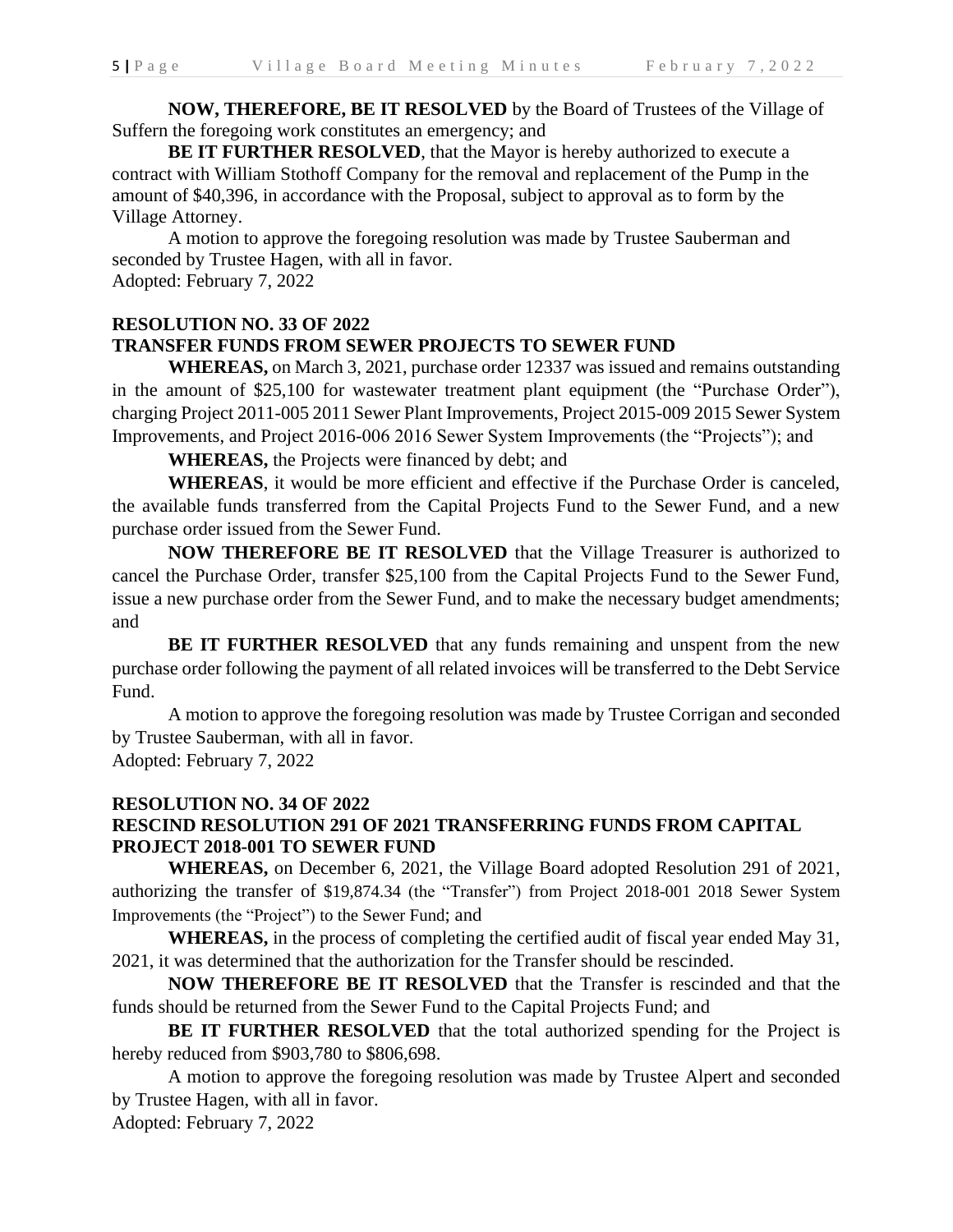### **RESOLUTION NO. 35 OF 2021**

#### **ELECTION TO USE STANDARD ALLOWANCE FOR ARPA21 FUNDS**

**WHEREAS**, on January 6, 2022, the U.S. Department of the Treasury adopted a final rule ("Final Rule") on implementing the receipt and use of Coronavirus State and Local Fiscal Recovery Funds ("ARPA21 Funds") for Non-Entitlement Units, including the Village of Suffern; and

**WHEREAS**, the Final Rule permits recipients to determine the amount of revenue lost due to the COVID-19 pandemic ("Pandemic") either according to a formula, or by claiming a standard allowance of up to \$10 million, not to exceed their total award allocation ("Standard Allowance"); and

**WHEREAS**, a recipient that plans to use the Standard Allowance must make a one-time election and report it to Treasury through regular programmatic reporting.

**NOW THEREFORE BE IT RESOLVED** that the Village of Suffern Board of Trustees hereby makes a one-time election to use the Standard Allowance in lieu of determining the amount of revenue lost due to the Pandemic.

A motion to approve the foregoing resolution was made by Trustee Corrigan and seconded by Trustee Hagen, with all in favor.

Adopted: February 7, 2022

# **RESOLUTION NO. 36 OF 2022**

#### **AMEND 2021-2022 ADOPTED BUDGET FOR UNDERWRITER'S DISCOUNT**

**WHEREAS,** on November 10, 2021, the Village of Suffern issued serial bonds in the amount of \$2,480,000 (the "2021 Bonds"); and

**WHEREAS,** the sale of the 2021 Bonds included a premium of \$38,089.70 that was credited to Premium on Obligations and an underwriter's discount of \$34,383.32 that was charged to the Village Treasurer's Contractual Costs, neither of which were included in the 2021-2022 General Fund Budget as adopted or amended.

**NOW THEREFORE BE IT RESOLVED** that the Village of Suffern Board of Trustees hereby amends the 2021-2022 General Fund Budget by increasing Estimated Revenues – Premium on Obligations and Appropriations – Village Treasurer Contractual Costs, each in the amount of \$34,384.

A motion to approve the foregoing resolution was made by Trustee Corrigan and seconded by Trustee Sauberman, with all in favor.

Adopted: February 7, 2022

# **RESOLUTION NO. 37 OF 2022**

# **AWARD OF CONTRACT FOR LED STREETLIGHT CONVERSION SERVICES TO REALTERM ENERGY US L.P.**

**WHEREAS,** RealTerm Energy US, L.P. with offices at 201 West Street, Annapolis, Maryland 21401 ("Consultant") responded to the Village's request to submit a preliminary technical and budgetary proposal ("Proposal") for streetlight conversion to LED services on May 25, 2021; and

**WHEREAS,** the Consultant made a presentation of the Proposal to the Village Board of Trustees at the Village Board meeting of August 9, 2021; and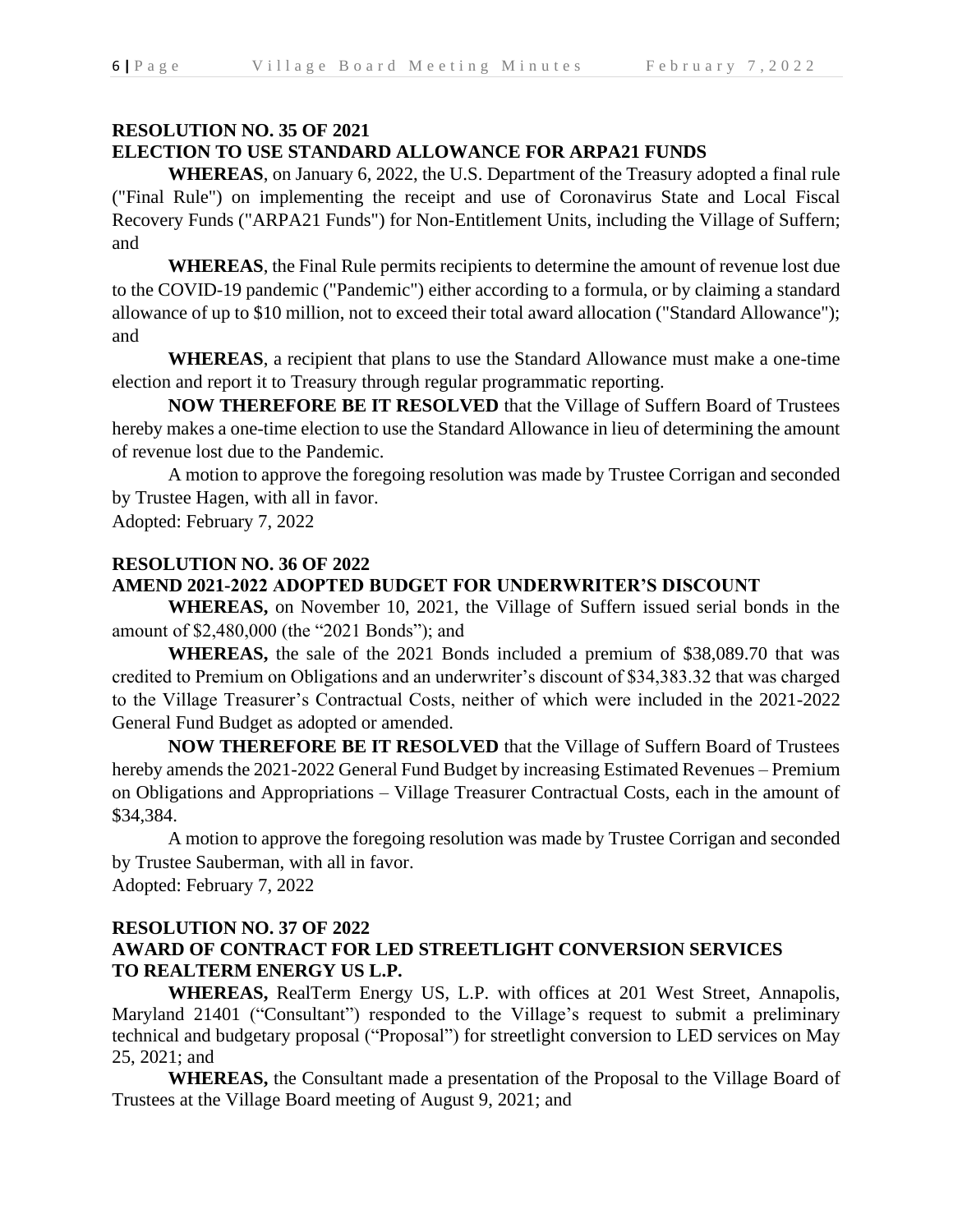**WHEREAS,** on January 25, 2022, at the request of the Village, the Consultant amended the Proposal to provide for a not-to-exceed cost for said services of \$347,000 for the Smart Control Option; and

**WHEREAS**, a committee consisting of the Mayor, the Village Treasurer, the Superintendent of Public Works, and the Village's Grant Writer has reviewed and evaluated the Proposal.

**NOW, THEREFORE, BE IT RESOLVED**, that the Village Board of Trustees authorizes the Mayor to execute a contract with RealTerm Energy US, L.P. for Streetlight Conversion to LED Services – Smart Control Option, in an amount not to exceed \$347,000, subject to review and approval as to form by the Village Attorney.

Motion to approve was made by Trustee Sauberman, seconded by Trustee Hagen, with all in favor.

Adopted: February 7, 2022

# **RESOLUTION NO. 38 OF 2022AMEND PROJECT 2018-001 SEWER SYSTEM IMPROVEMENTS**

**WHEREAS** on December 6, 2021, the Village of Suffern Board of Trustees adopted Resolution 291 of 2021, authorizing the transfer of \$19,874.34 from Project 2018-001 Sewer System Improvements ("Project") to the Sewer Fund and closing the Project; and

**WHEREAS** on December 28, 2021, the Office of the State Comptroller advised the Village Treasurer that the aforesaid \$19,874.34 should be accounted for as a reduction of State Aid.

**NOW THEREFORE BE IT RESOLVED** that the Village of Suffern Board of Trustees hereby authorizes the Village Treasurer to return the funds to the Project by transferring \$19,874.34 from the Sewer Fund to the Project; amend the 2021-2022 Sewer Fund budget and Project budget; and close the Project.

A motion to approve the foregoing resolution was made by Trustee Alpert, seconded by Trustee Corrigan, with all in favor.

Adopted: February 7, 2022

# **RESOLUTION NO. 39 OF 2022**

### **RESOLUTION AMENDING 2021-2022 GENERAL FUND BUDGET FOR WQIP ROUND 15 GRANT AWARD**

**WHEREAS**, the Stormwater Consortium of Rockland County (SCRC) has advised the Village that the Village has been awarded a Water Quality Improvement Program (WQIP) Round 15 grant of \$7,500 (the "Grant") for the cost of services related to the stormwater mapping and the updating of stormwater maps (the "Project"); and

**WHEREAS**, as required by the Grant agreement, the Village of Suffern will contribute \$3,379 of in-kind services towards the Project; and

**WHEREAS**, the 2021-2022 adopted General Fund Budget did not anticipate the award of the Grant.

**NOW THEREFORE BE IT RESOLVED** that the Village Board amends the 2021-2022 General Fund budget by increasing Estimated Revenues - State Aid and increasing Appropriations - Street Contractual Costs, each in the amount of \$7,500.

A motion to approve the foregoing resolution was made by Trustee Sauberman and seconded by Trustee Corrigan, with all in favor.

Adopted: February 7, 2022

# **FIRE DEPARTMENT AUTHORIZE DISPLAY OF FIRE TRUCK AT LONG ISLAND FIRE EXPO**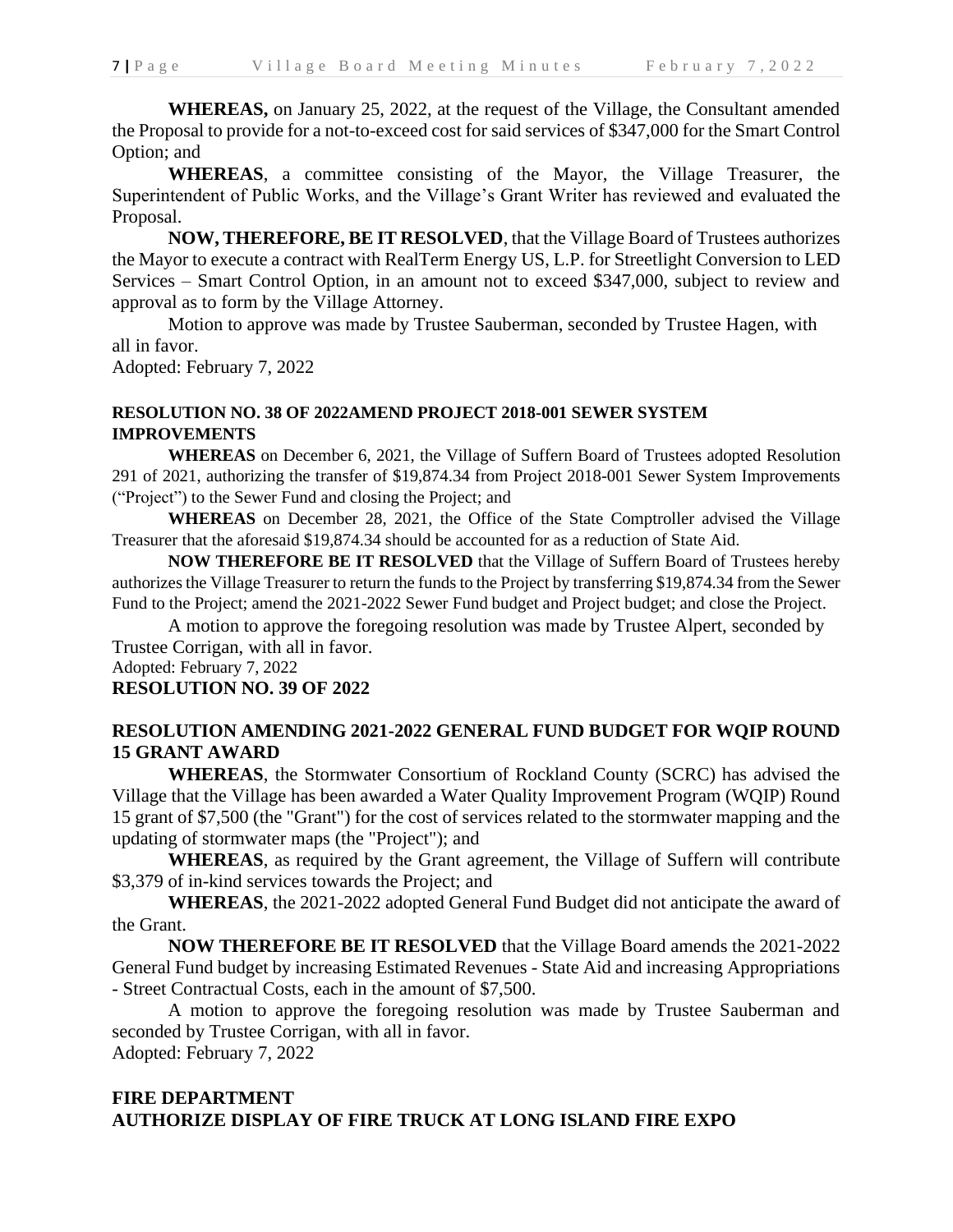**NOW THEREFORE BE IT RESOLVED** that the Village Board authorizes Hudson Valley Fire Equipment (HVFE) to display Village of Suffern Fire Tanker Truck No. 19 at the Long Island Fire Expo, February 11 through February 13, 2022 (the "Event"), subject to HVFE naming the Village of Suffern as additional insured for the Event.

A motion to approve the foregoing was made by Trustee Alpert and seconded by Trustee Corrigan, with all in favor.

Fire Chief Jeremy Kaufer provided a summary of Fire Department activity for the previous month.

### **POLICE DEPARTMENT**

Police Chief Andrew Loughlin provided a summary of Police Department activity for the previous month. Chief Loughlin commended. Officer Daniel Wynne for donating stem cells as part of the Match National Donation Program. The Mayor and the Board were very proud and thankful to Officer Wynne.

### **PUBLIC PARTICIPATION**

A motion to open the floor for public participation was made by Trustee Alpert, seconded by Trustee Corrigan, with all in favor.

Bruce Simon noted that Not Just Battery Saturday is March 12, 2022. It will be located in the Village Hall parking lot from 10:00 AM to 1:00 PM. Items accepted are batteries, electronics, household appliances, tv's, old light bulbs, as well as paint.

Hearing no other requests to speak a motion to close public participation was made by Trustee Sauberman, seconded by Trustee Hagen with all in favor.

### **CULTURE AND RECREATION**

Cathy Mills, Recreation Coordinator discussed the schedule of events for the department. The Winter Festival was a huge success, and the support will be going to the businesses that were affected by the January 12, 2022, fire.

The Mayor thanked the Vincent Crotty Memorial Foundation, Recon Construction, the Suffern Women's Club, the American Legion, Mike and Richard Byrnes, and the many people that donated and volunteered for Suffern's first Winter Festival. The Mayor noted that this is going to be an annual event, and each year, the net proceeds will be donated to a good cause that supports the Village of Suffern community.

#### **AUTHORIZATION TO ATTEND POOL OPERATOR TRAINING**

A motion authorizing Mayor Curley and Cathy Mills to attend pool operator training (pool certification) in an amount not to exceed \$350 each was made by Trustee Corrigan and seconded by Trustee Hagen, with all in favor.

#### **TREASURER**

Village Treasurer Michael Genito introduced Donalee Berard of Berard and Associates, CPAs, P.C., the Village's independent auditors. Ms. Berard presented the results of the Village's independent audit for fiscal year ended May 31, 2021. Copies of the audited financial statements have been distributed to the Mayor and Boar of Trustees, the Village Clerk, the Office of the State Comptroller, and published on the Municipal Securities Rulemaking Board (MSRB) Electronic Municipal Market Access (EMMA) website.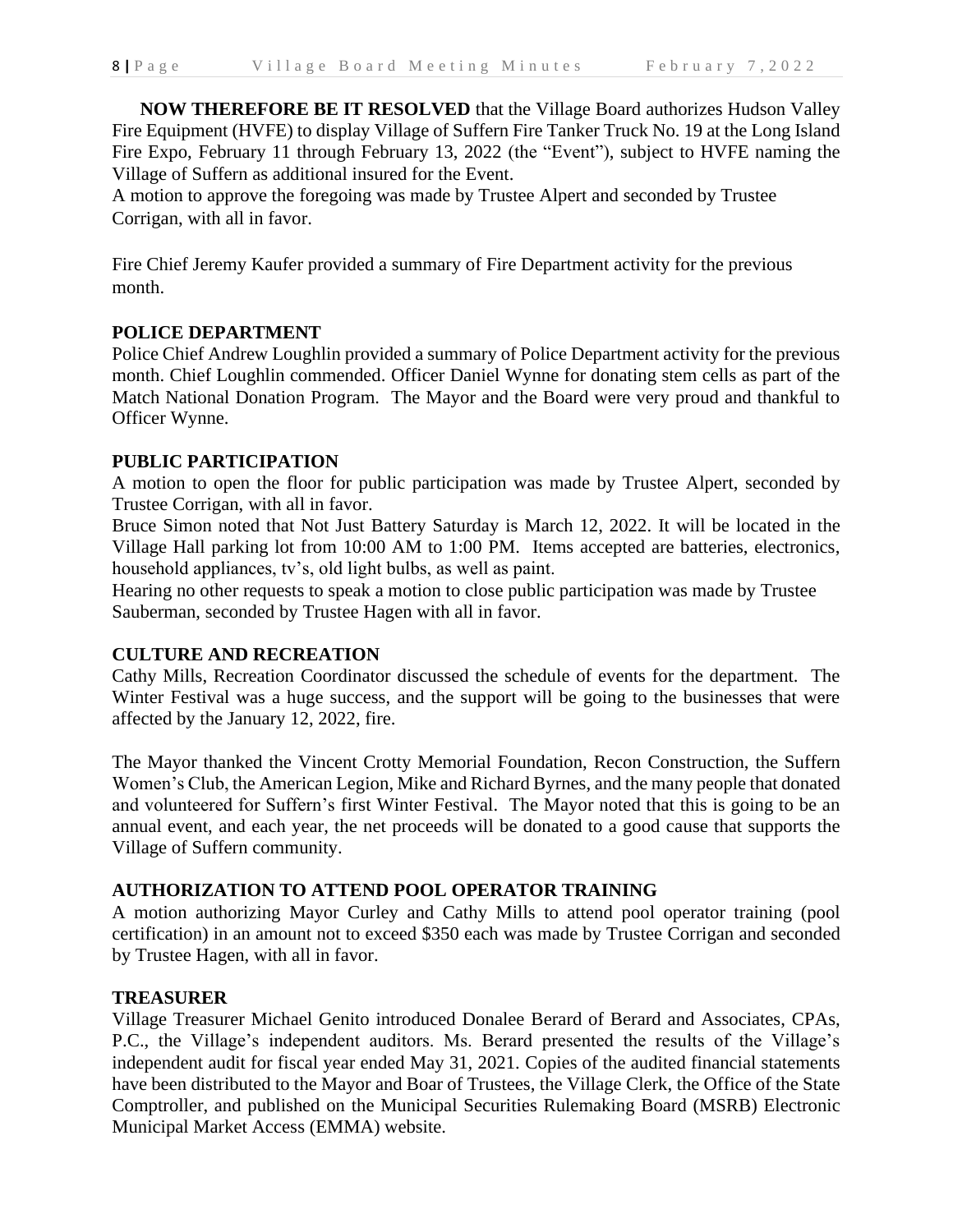### **TRUSTEES**:

The Trustees discussed the success of the Winter Festival and the more than \$9,000 raised. The Trustees expressed thanks to the Mayor for instituting an annual Winter Festival and asked that he continue offering new ideas that promote family and community.

### **MAYOR**:

Mayor Curley discussed his meeting with the buyers of the Quarry property. The buyers have been interested in the property for the past couple of years, but the Village Board of Trustees may not have been fully informed about the buyer's plans for the property. Mayor Curley assured the Trustees that whatever he knows they will know. The property owners bought the land from the Town of Ramapo and would like to put a building on the land. The project needs access points. Currently, the only access point is where Tilcon Road meets Route 59 (Lafayette Avenue). There is a possibility that a second access point would be in the Village of Montebello where Old Mill Road meets Hemion Road, but the Village of Montebello needs to be involved. There are a couple of plans on the table depending on the access of the property. The building could be anywhere from 125,000 to 700,000 square feet, but more likely 500,000 square feet. The buyers represented that they would like to fill in part of the quarry that is currently filled with water. Mayor Curley sees this project as much more complex than that in which Brookfield (the former Novartis property owners) is looking at. The Quarry property owners will be sending information to the Mayor, and the Mayor will share that information with the Village Board. The Mayor and Village Board are always open to ratables, if the developer respects and complies with the Village's traffic, flood prevention, community appeal and other concerns that impact the Village of Suffern community. The Quarry property owners have not yet applied to our Building Department, Zoning Board, Planning Board, or Village Board for any development of the property.

Mayor Curley mentioned that a retaining wall under construction in Ramapo Cirque came down during the recent rainstorm. The mayor was contacted by the building department, the Village Attorney, and the Red Cross. As a result, the Red Cross provided rooms at the Crowne Plaza Hotel for displaced residents.

### **MOTION TO APPROVE NOT JUST BATTERY SATURDAY FOR MARCH 12, 2022, LOCATED AT VILLAGE HALL, FROM 10A.M. UNTIL 1P.M.**

A motion to approve the foregoing was made by Trustee Alpert and seconded by Trustee Corrigan, with all in favor.

### **RESOLUTION: NO. 40 OF 2022**

# **APPROVAL OF MINUTES BOARD OF TRUSTEES MEETING OF JANUARY 3, 2022**

**RESOLVED**, that the minutes of the Board of Trustees Meeting of January 3, 2022, be and are hereby approved.

A motion to approve the foregoing resolution was made by Trustee Sauberman and seconded by Trustee Hagen, with all in favor. Adopted: February 7, 2022

#### **ADJOURNMENT**

Trustee Corrigan made a motion to adjourn the meeting at 8:19 PM, seconded by Trustee Sauberman with all in favor.